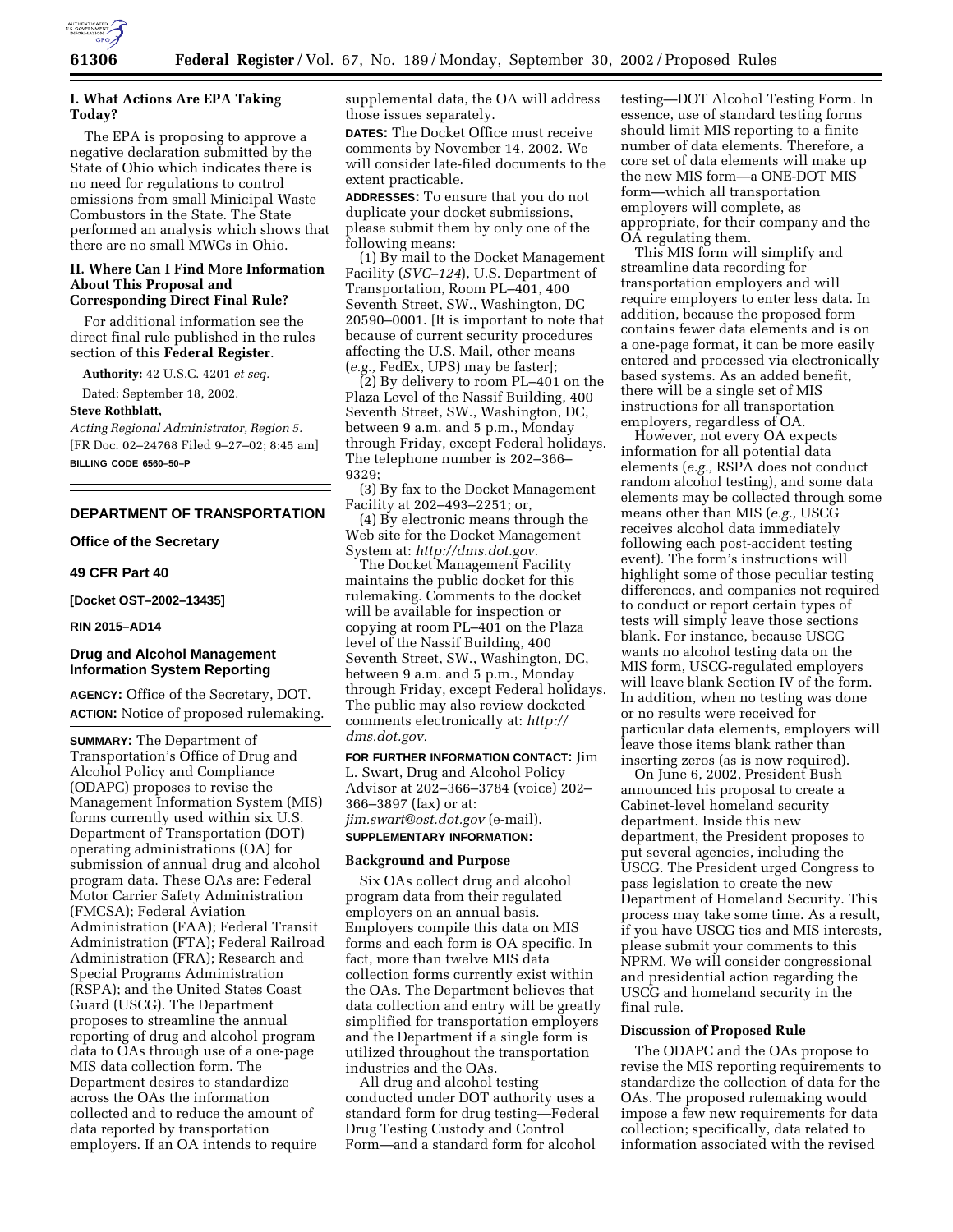Federal Drug Testing Custody and Control Form developed by the Department of Health and Human Services (65 FR 39155, June 23, 2000). However, the overall amount of required data will be less than that required currently. The Department also intends to place the MIS form and instructions for completing it into Part 40. We propose to have the forms and instructions removed from all OA regulations.

As stated earlier, many data elements will no longer be part of the MIS form. OAs have decided that some information items required on previous MIS forms were available in other formats, had become superfluous, or were items obtainable during inspections, reviews and audits. The following represents a listing for each OA of most of the data elements we are proposing to eliminate:

## FMCSA

1. Number of persons denied a position following a positive drug test.

2. Number of employees returned to duty following a refusal or positive drug test.

3. Supervisor initial drug training data.

4. Number of employees denied a position following an alcohol test of 0.04 or greater.

5. Number of employees returned to duty after engaging in alcohol misuse.

6. Number of employees having both a positive drug test and an alcohol test of 0.04 or greater when both tests were administered at the same time.

7. Actions taken for alcohol violations other than alcohol testing.

8. Supervisor initial alcohol training data.

## FAA

1. Number of employees returned to duty after having failed or refused a drug test.

- 2. Actions taken for drug test refusals.
- 3. Number of persons denied

employment for a positive drug test. 4. Actions taken for positive drug

- results.
- 5. Employee initial drug training data. 6. Supervisor initial drug training
- data.

7. Supervisor recurrent drug training data.

8. Number of persons denied a position for an alcohol test 0.04 or greater.

9. Number of employees returned to duty after engaging in alcohol misuse.

10. Actions taken for alcohol regulation violations.

11. Number of employees having both a positive drug test and an alcohol test

of 0.04 or greater when both tests were administered at the same time.

12. Number of other violations of the alcohol regulation.

13. Actions taken for refusals to take an alcohol test.

14. Supervisor alcohol training data.

## FTA

1. Number of persons denied a position for alcohol results 0.04 or greater.

2. Number of accidents (noted as fatal and non-fatal) with alcohol results 0.04 or greater.

3. Number of fatalities from accidents resulting in alcohol results 0.04 or greater.

4. Number of employees returned to duty following an alcohol violation.

5. Number of employees having both a positive drug test and an alcohol test of 0.04 or greater when both tests were administered at the same time.

6. Actions taken for other alcohol rule violations.

7. Supervisor alcohol training data. 8. Number of persons denied a

position for positive drug test results.

9. Number of accidents (noted as fatal and non-fatal) with positive drug test results.

10. Number of fatalities from accidents resulting in positive drug tests results.

11. Number of persons returned to duty following a positive drug test or refusal result.

12. Employee drug education data.

13. Supervisor drug training data.

14. Funding source information.

#### FRA

1. Number of applicants/transfers denied employment/transfer for a positive drug test.

2. Number of employees returned to duty after having failed or refused a drug test.

3. Detailed breakouts of for-cause drug and alcohol testing.

4. Non-qualifying accident drug testing data.

5. Supervisor drug training data.

6. Number of applicants/transfers denied employment/transfer for alcohol results 0.04 or greater.

7. Number of employees returned to duty after engaging in alcohol misuse.

8. Supervisor alcohol training data.

# USCG

1. Number of persons denied a position for a positive drug test.

2. Number of employees returned to duty following a drug violation.

3. Employee drug and alcohol training data.

4. Supervisor drug and alcohol training data.

5. Post-accident alcohol testing data. 6. Reasonable cause alcohol testing data.

# RSPA

1. Number of employees returned to duty after engaging in alcohol misuse.

2. Actions taken for alcohol test results equal to or greater than 0.04.

3. Number of other alcohol rule violations and actions taken for them.

4. Actions taken for alcohol test refusals.

5. Supervisor initial alcohol training data.

6. Number of persons denied a position following a positive drug test.

7. Number of employees returned to duty following a positive or refusal drug test.

8. Actions taken for positive drug tests.

9. Actions taken for drug test refusals. 10. Supervisor initial drug training data.

The Department proposes also to count collections differently than under the old MIS regimen. Under the old MIS counting method a drug collection was considered to be a testing event that resulted in a negative, positive, or cancellation. Refusals to test—no matter the reason for the refusal—were not considered appropriate for inclusion. Despite the instruction to include no refusals, we know that many companies included those that were the result of adulterated or substituted results that were verified by the MRO as refusals. Still other companies counted these types of refusals as well as refusal events for which no urine was sent to laboratories for testing (e.g., employee failed to show-up at the collection site; employee left the collection site before urine had been collected).

Similarly, in determining if companies were conducting random testing at the appropriate established annual rates, some OAs did not count refusals; some counted all refusals; and still others counted only refusals reported by the MRO (as a result of adulteration or substitution) toward satisfaction of the random rate requirement. Furthermore, in calculating the annual random rates for testing, all OA rules say the following will be factored for the positive rate: number of random positives plus number of random refusals divided by number of random tests plus number of random refusals. This means that some cancelled random tests and random refusals were already in the random test numbers before the number of random refusals was added to the total.

To clear up these discrepancies, the Department proposes to count the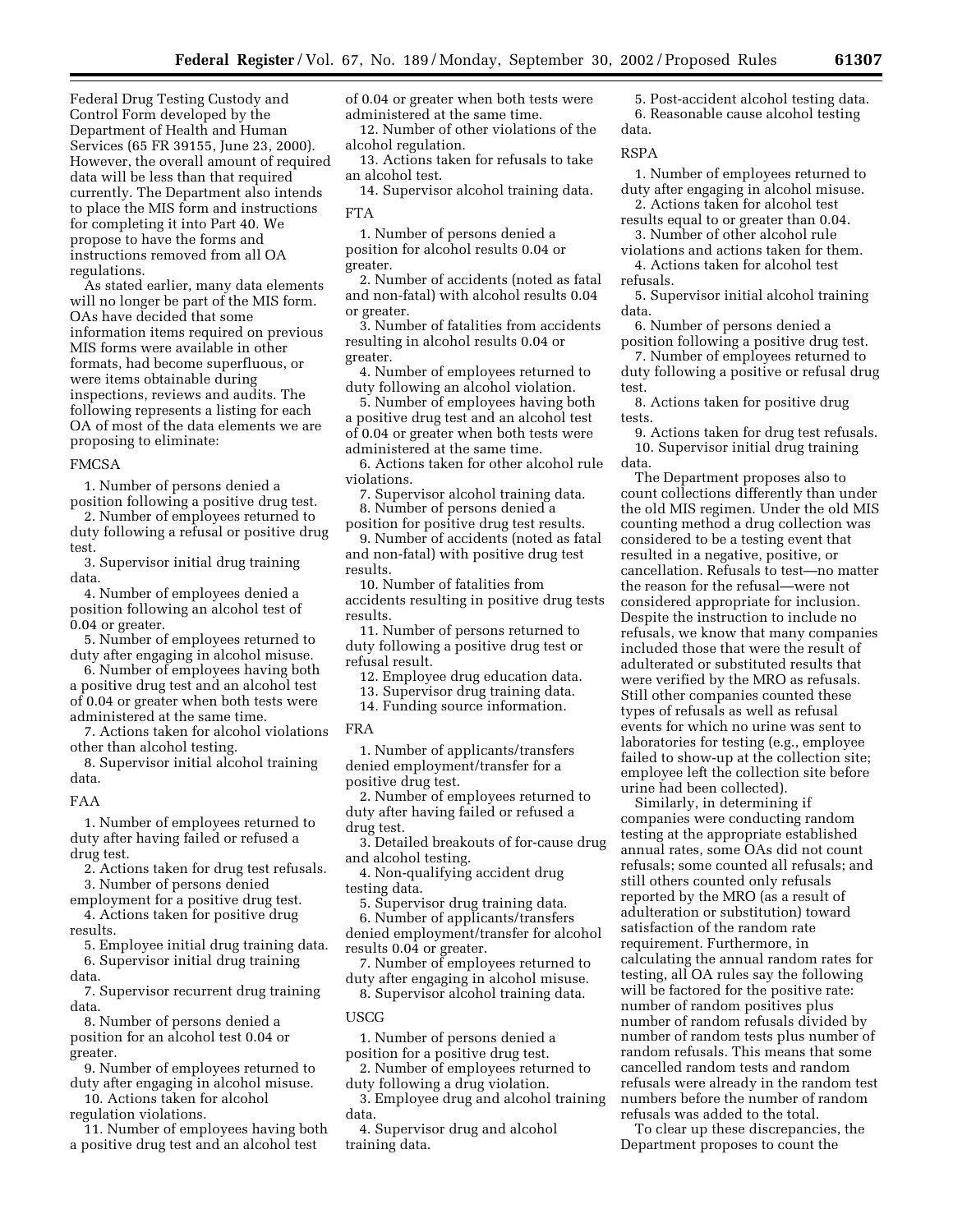number of specimens collected as the number of testing events resulting in negative, positive, and refusal to test results no matter the reason for the refusal. We will add all refusals because the OAs factor refusals into the annual random testing rates. We will not add cancelled test results to the mix because § 40.207(b) says, "\* \* \* a cancelled test does not count toward compliance with DOT requirements (e.g., being applied toward the number of tests needed to meet the employer's minimum random testing rate).'' Counting in this manner will enable many of the columns and rows of the MIS form to add-up.

In short, we would have employers continue to exclude cancelled tests and blind tests as testing events. We propose to instruct employers to include all refusals as testing events. After all, no matter how the refusal occurred, a refusal is a valid and final result. A quiet benefit would be that MIS blocks could add up: The number of testing events will equal the number of negatives plus positives for one or more drugs plus refusals (with types of refusals broken out). Invalid test results are always cancelled and would not be included. However, those invalid results requiring a subsequent directly observed collection would simply be considered another collection that will have a final result.

In addition, annual random testing rates would be determined using more accurate counts because no cancelled test would be mistakenly included and no refusals would be factored twice in the total. OA inspectors and auditors would count all refusals (e.g., be they from an adulterated specimen result or from shy bladder evaluation with no medical condition) as satisfying a company's meeting their random testing rate. After all, the testing event had a valid result (e.g., it was not from a blind specimen; it was not a cancelled result). In short, the employee was selected for testing and the test result was negative, positive, or refusal to test.

For cancellations requiring the employee to go in for a second test, the test that is cancelled will not count. However, the result of the subsequent recollection will count, provided that it too is not cancelled. These include: Invalid test cancellations requiring the employee to go in for an observed collection; split specimen cancellations requiring the employee to go in for an observed collection; and cancellations requiring the employee to go in for another collection because a negative result is needed (for pre-employment; return to duty; and follow-up).

In addition, if more than one collection is sent to the lab during one

testing event, both will count as one collection: These include: Negative dilute specimens when the employee goes in for a second collection per employee policy [the result of the second test is the result of record]; and observed collections requiring both the original collection and the observed collection be sent to the laboratory (e.g., specimen out of temperature range) (the result requiring the most stringent consequence will ultimately be the result of record).

The Department is also seeking to clear up the discrepancies between OAs regarding how their regulated companies are to determine the total number of employees against which the annual random rate applies. Some OAs tell employers to count the number of covered employees working at the start of the calendar year; some OAs direct employers to count the total number of covered employees that worked for the company within the year; and still others advise employers to count the average number of employees on a monthly or quarterly basis.

We propose to have employers add the total number of covered employees eligible for random testing in each random testing selection period for the year and dividing that total by the number of random testing periods. For instance, a company conducting random testing quarterly would need to add the total of covered employees they had in the random pool when each selection was made; then divide this number by 4 to obtain the yearly average number of covered employees. (As an example, if Company A had 1500 employees in the first quarter random pool, 2250 in the second quarter, 2750 in the third quarter; and 1500 in the fourth quarter;  $1500 + 2250 + 2750 + 1500 = 8000;$  $8000/4 = 2000$ ; the total number of covered employees for the year would be reported as, "2000".)

Companies (and their contractors, as applicable) will continue to submit the MIS reports in accordance with requirements (*e.g.*, dates for submission; selection of companies required to submit, etc.) that will continue to be in each OA rule. Likewise, OA rules will continue to address the manner (*e.g.*, mail; CD; electronic transmission) and locations they wish the completed forms sent.

It is important to note that MIS alcohol testing data would reflect all these proposals made for drug testing data. Refusals will count as testing events; cancelled tests will not; and random pool averages will determine the number of employees against which the annual testing rate applies.

The Department is currently working toward an electronic MIS form capable of Internet submission. Each form would be OA specific and would not have extraneous items showing (for example, the USCG-specific form would not include an alcohol testing section; the RSPA-specific form would not show an alcohol random testing category). Additionally, the system would bring to the attention of the person completing the form any items that did not accurately compute mathematically. Finally, employee categories would only be those for the specific employer. We seek comment about this type of system, suggestions for how it might work, and concerns for problems in implementing such a system.

#### **Regulatory Analyses and Notices**

This rule is not a significant rule for purposes of Executive Order 12866 or the DOT's regulatory policies and procedures. Nor is the rule an economically significant regulation. It is a reworking of existing requirements; it imposes no new mandates; and it will not create any new costs. In fact, the proposed rule will serve to reduce requirements and costs.

This NPRM does not have sufficient Federalism impact to warrant a Federalism assessment under Executive Order 13132. With respect to the Regulatory Flexibility Act, the certifies that, if adopted, this rule would not have a significant economic impact on a substantial number of small entities, so a Regulatory Flexibility analysis has not been prepared. Even though this rule might affect a large number of small entities, we do not expect the new MIS requirements to have a significant economic impact on anyone.

This rulemaking involves a ''610 Review'' under the Small Business Regulatory Enforcement Fairness Act. We believe the changes recommended by the rulemaking should be particularly helpful to small, regulated employers.

The proposed rule also contains information collection requirements. As required by the Paperwork Reduction Act of 1995, (the PRA, 44 U.S.C. 3507(d)), the Department will submit these requirements to the Office of Information and Regulatory Affairs of the Office of Management and Budget (OMB) for review, as required under the Paperwork Reduction Act.

As noted elsewhere in this preamble, the proposal would amend Part 40 to include a new format and a new set of instructions for the MIS form. This single form would be used across six DOT OAs rather than the multiple forms with multiple instructions currently in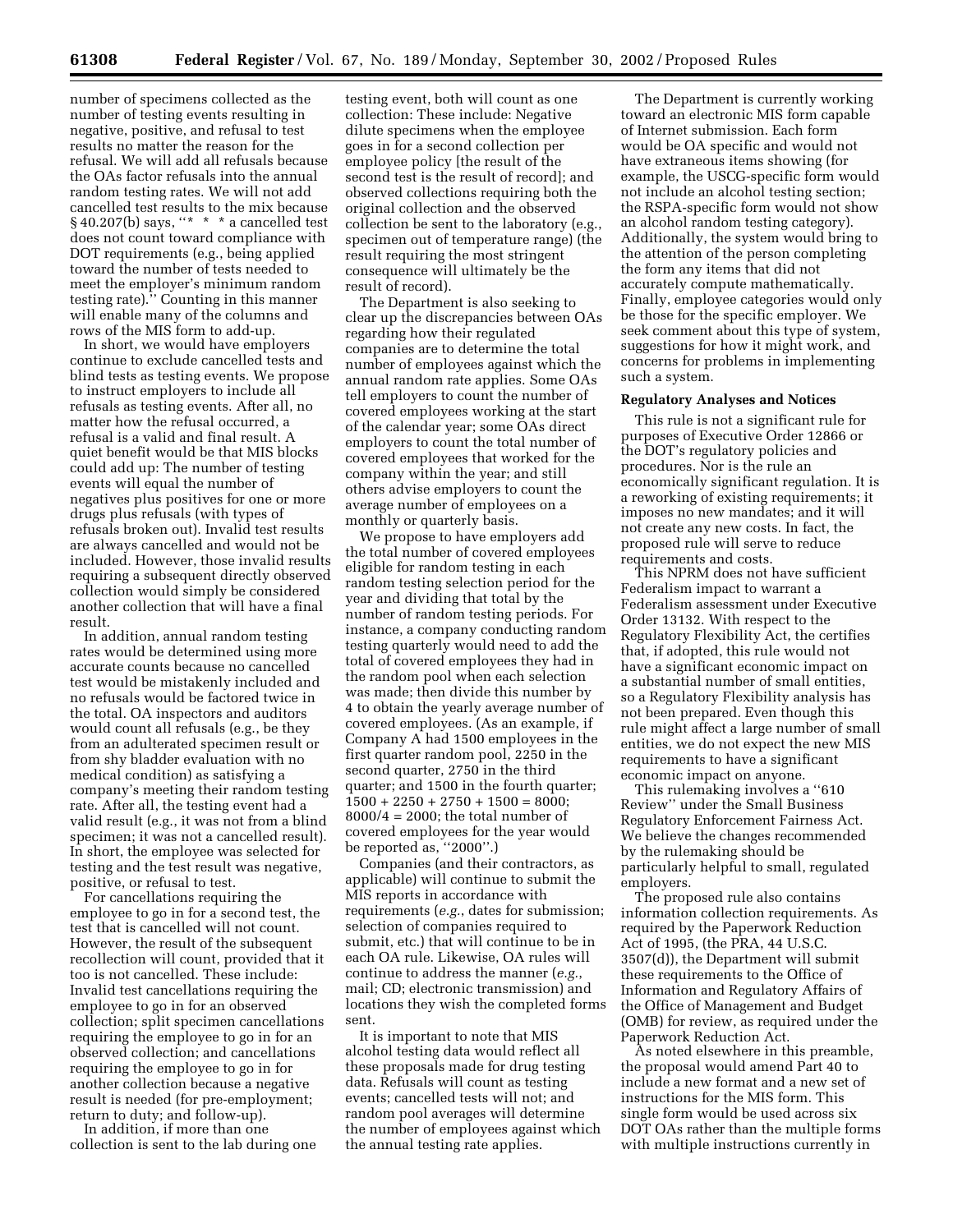use. The form's data elements would be reduced significantly as well.

Completing an MIS report requires a company to collect and compile drug and alcohol testing data generated throughout the year by that company's drug and alcohol testing program and placing some of that data onto the form. Certainly, the more complex a company's testing program set-up, the more complex assembling needed data becomes. Companies having decentralized program locations may have to draw information from a variety of localized programs. Companies with a number of subsidiaries may have large amounts of data to compile and authenticate. In addition, companies failing to regularly update and bring together their testing data may find themselves in positions of having to do so in a hurried manner at the end of the year. Also, companies lacking computerization of data capabilities may have to use the ''stubby pencilmethod'' of data entry.

Because MIS reporting has been part of the DOT testing equation for more than half a decade, many companies have become experienced in and have applied sound business sense to putting the report together. Many companies update their drug and alcohol program data on a regular, throughout-the-year basis rather than doing so at the last minute. Most companies require their localized programs, subsidiaries, and contractors to regularly provide program updates rather than authenticate data at the end of the year. Many companies utilize computer databases rather than ''pen-and-ink'' data entries. Still other companies prefer to have data entry provided as part of their TPA's contracted services.

Whatever the case, the Department does not require any particular management style of program data: We simply require that the data be accurate; that it be in a system that has controlled access; that it be readily auditable; and that specific data be included in MIS reports when they are required or requested by the OAs. The Department would prefer that companies update their drug and alcohol program data throughout the year; require their divisions, subsidiaries, and contractors to report their data regularly to them; and computerize their data-entry methodologies. However, we do not mandate these actions even though we think they are all preferable to end-ofthe-year company scrambles to complete MIS forms.

The Department believes that requiring less data entry on MIS forms and having only one form throughout the transportation industries will make

data gathering and compilation simpler. For instance, no longer will employers need to provide employee and supervisor training data, violation consequence data, and non-Part 40 violation data (among other entries). Furthermore, the single-format MIS form replaces the E–Z Drug form, the E– Z Alcohol form, the Long-Drug form, and the Long-Alcohol form, the format of which were different for each OA. Therefore, employers subject to more than one OA rule will not have to navigate their ways through multiple MIS formats.

These represent important steps in reducing the amount of time needed to compile data for MIS purposes—no matter of how a company chooses to manage their drug and alcohol testing data. The Department believes the simplicity of the form will result in another significant time saving action for employers.

OA estimates show that 5,948 companies submitted to DOT 13,542 MIS forms during one recent datareporting year; and the time it took to fill out the forms was 18,411 hours. For that same data year, companies submitted an estimated 7,921 E–Z forms and 5,621 Long forms. (Based upon OA estimates, the old E–Z forms took 30 minutes (FMCSA, FTA, FRA, and RSPA) to 1 hour (FAA) to complete; the long forms, 2.5 hours each to complete. USCG did not authorize use of an E–Z form.)

Estimates for the new MIS form indicate that, if the new form had been operational, these 5,948 companies would have sent 6,300 MIS reports to DOT and the time to complete them would have been 9,450 hours. Therefore, we foresee nearly 9,000 hours saved per year in filling out the new MIS form as opposed to completing the old multiple MIS forms. (Based upon industry and OA estimates, we have concluded that the new MIS report will take between 45 minutes and 1.5 hours to complete. We have chosen, for this paragraph, to use the highest industry and OA estimate—1.5 hours. We estimate that slightly over 300 companies report to more than one OA.)

Individuals and organizations may submit comments on the information collection elements of the NPRM by November 14, 2002 and should submit them to the DOT docket specified at the beginning of the NPRM. According to OMB's regulations implementing the PRA (5 CFR 1320.8(b) $\overline{2}$ )(vi)), an agency may not conduct or sponsor, and a person need not respond to a collection of information unless it displays a currently valid OMB control number. The OMB control number for this

information will be published in the **Federal Register** after OMB approves it.

A number of other Executive Orders can affect rulemakings. These include Executive Orders 13084 (Consultation and Coordination with Indian Tribal Governments), 12988 (Civil Justice Reform), 12875 (Enhancing the Intergovernmental Partnership), 12630 (Governmental Actions and Interference with Constitutionally Protected Property Rights), 12898 (Federal Actions to Address Environmental Justice in Minority Populations and Low-Income Populations), 13045 (Protection of Children from Environmental Health Risks and Safety Risks), and 12880 (Implementation of North American Free Trade Agreement). We have considered these Executive Orders in the context of this NPRM, and we believe that the proposed rule does not directly affect matters that the Executive Orders cover.

We have prepared this rulemaking in accordance with the Presidential Directive on Plain Language.

## **List of Subjects in 49 CFR Part 40**

Administrative practice and procedure, Alcohol abuse, Alcohol testing, Drug testing, Laboratories, Reporting and recordkeeping requirements, Safety, Transportation.

Issued this 20th day of September, 2002, at Washington, DC.

## **Norman Y. Mineta,**

*Secretary of Transportation.*

For reasons set forth in the preamble, the Department of Transportation proposes to amend part 40 of Title 49, Code of Federal Regulations, as follows:

1. The authority citation for 49 CFR part 40 continues to read as follows:

**Authority:** 49 U.S.C. 102, 301, 322, 5331, 20140, 31306, and 45101 *et seq.*

2. Add a new § 40.26 to read as follows:

## **§ 40.26 What form must an employer use to report Management Information System (MIS) data to a DOT agency?**

As an employer, when you are required to report MIS data to a DOT agency, you must use the form and instructions at Appendix H to Part 40.

3. Add a new Appendix H to read as follows:

# **Appendix H to Part 40—DOT Drug and Alcohol Testing Management Information System (MIS) Data Collection Form**

The following form and instructions must be used when an employer is required to report MIS data to a DOT agency.

**BILLING CODE 4910–62–P**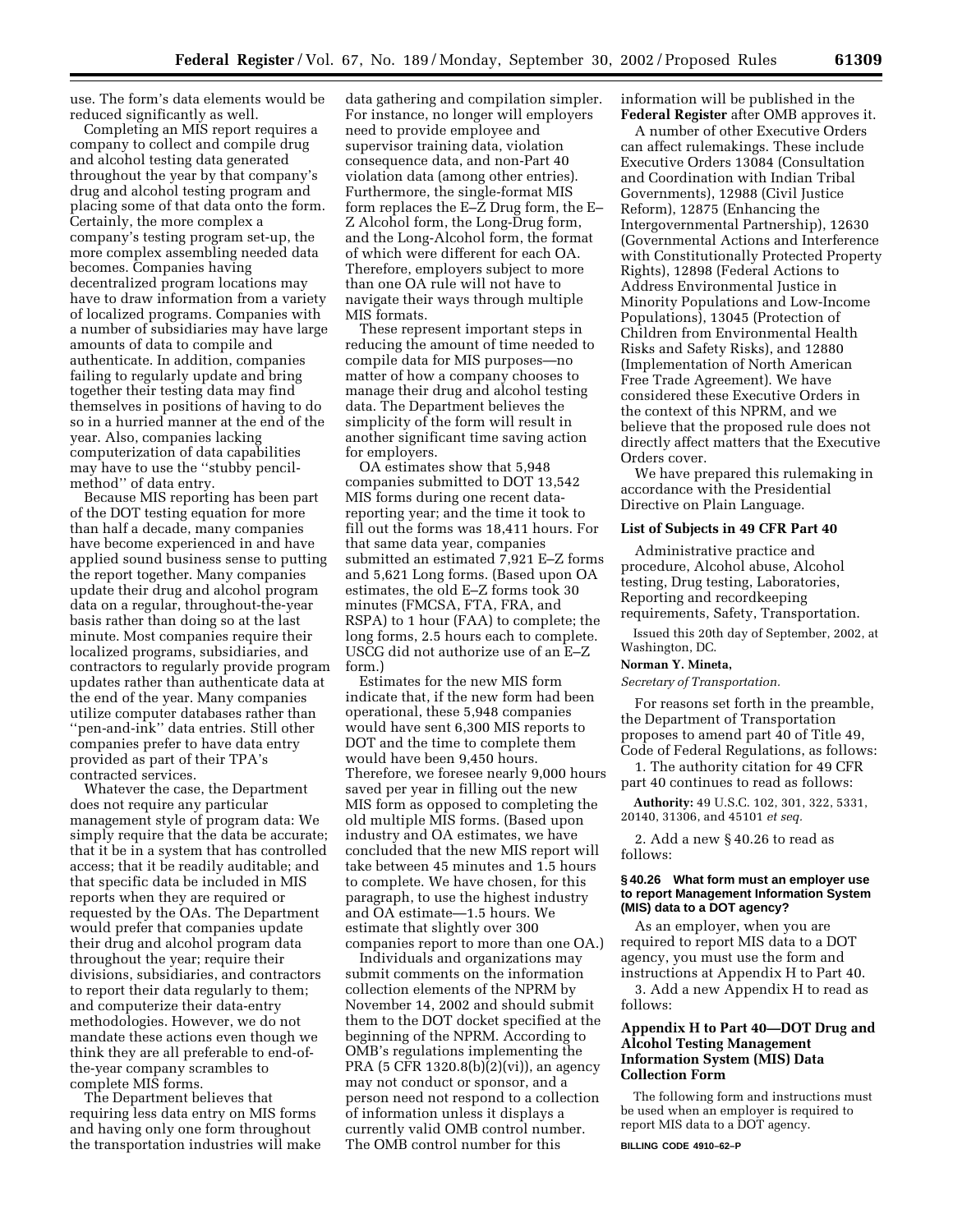Ξ

۰

| 1 Q                                                                                 |
|-------------------------------------------------------------------------------------|
| U.S. DEPARTMENT OF TRANSPORTATION DRUG AND ALCOHOL TESTING MIS DATA COLLECTION FORM |
| Calendar Year Covered by this Report:                                               |
| I. Employer:                                                                        |
| Company Name:                                                                       |

| Doing Business As (DBA) Name (if applicable): ___________________________________                                                                                                                                             |                                                                                                 |                                       |                                                         |                  |                                                                   |                     |                  |                                     |                                                                 |                        |                                                   |                                           |                   |
|-------------------------------------------------------------------------------------------------------------------------------------------------------------------------------------------------------------------------------|-------------------------------------------------------------------------------------------------|---------------------------------------|---------------------------------------------------------|------------------|-------------------------------------------------------------------|---------------------|------------------|-------------------------------------|-----------------------------------------------------------------|------------------------|---------------------------------------------------|-------------------------------------------|-------------------|
| Address:                                                                                                                                                                                                                      | E-mail:                                                                                         |                                       |                                                         |                  |                                                                   |                     |                  |                                     |                                                                 |                        |                                                   |                                           |                   |
|                                                                                                                                                                                                                               |                                                                                                 |                                       | Signature:                                              |                  |                                                                   |                     |                  |                                     |                                                                 |                        |                                                   |                                           |                   |
| Telephone: () Date: Prepared by (if different): 1999 (1999) Date: 1999 (1999) Date: 1999 (1999) Date: 1999 (1999) Date: 1999 (1999) Date: 1999 (1999) Date: 1999 (1999) Date: 1999 (1999) Date: 1999 (1999) Date: 1999 (1999) |                                                                                                 |                                       |                                                         |                  |                                                                   |                     |                  |                                     |                                                                 |                        |                                                   |                                           |                   |
| Check the Operating Administration for which you are reporting MIS data:                                                                                                                                                      |                                                                                                 |                                       |                                                         |                  |                                                                   |                     |                  |                                     | $ETA - Transit$                                                 |                        |                                                   |                                           |                   |
| $FAA - A$ viation<br>RSPA – Pipeline Gas Gathering Gas Transmission Gas Distribution GTransport Hazardous Liquids LJ Transport Carbon Dioxide                                                                                 |                                                                                                 |                                       |                                                         |                  | FMSCA - Motor Carrier _ DUSCG - Maritime                          |                     |                  |                                     |                                                                 |                        |                                                   |                                           |                   |
|                                                                                                                                                                                                                               |                                                                                                 |                                       |                                                         |                  |                                                                   |                     |                  |                                     |                                                                 |                        |                                                   |                                           |                   |
| FAA Certificate # (if applicable): FAA Plan / Registration # (if applicable): _______                                                                                                                                         |                                                                                                 |                                       |                                                         |                  |                                                                   |                     |                  |                                     |                                                                 |                        |                                                   |                                           |                   |
| FMCSA DOT #: FMCSA Owner-operator: (circle one) YES or NO<br>USCG Vessel ID # (USCG- or State-Issued): (If more than one vessel, list separately.)                                                                            |                                                                                                 |                                       |                                                         |                  |                                                                   |                     |                  |                                     |                                                                 |                        |                                                   |                                           |                   |
| II. Covered Employees: (A) Enter Total Number of Employees for All Employee Categories:                                                                                                                                       |                                                                                                 |                                       |                                                         |                  |                                                                   |                     |                  |                                     |                                                                 |                        |                                                   |                                           |                   |
| (B) Enter Total Number of Employee Categories:                                                                                                                                                                                |                                                                                                 |                                       |                                                         |                  |                                                                   |                     |                  |                                     |                                                                 |                        |                                                   |                                           |                   |
| (C)                                                                                                                                                                                                                           |                                                                                                 |                                       |                                                         |                  |                                                                   |                     |                  |                                     | If you have multiple employee categories, complete Sections I   |                        |                                                   |                                           |                   |
|                                                                                                                                                                                                                               |                                                                                                 | Employee Category                     |                                                         |                  | Total Number of Employees<br><b>Severe in this Category N. 38</b> |                     |                  |                                     | and II $(A)$ & $(B)$ . Make one copy for each employee category |                        |                                                   |                                           |                   |
|                                                                                                                                                                                                                               |                                                                                                 |                                       |                                                         |                  |                                                                   |                     |                  | employee category.                  | and complete Sections II (C), III, and IV for each separate     |                        |                                                   |                                           |                   |
| III. Drug Testing Data:                                                                                                                                                                                                       |                                                                                                 |                                       |                                                         |                  |                                                                   |                     |                  |                                     |                                                                 |                        |                                                   |                                           |                   |
|                                                                                                                                                                                                                               | $\mathbf{1}$                                                                                    | $\overline{2}$                        | 3                                                       | $\boldsymbol{4}$ | 5                                                                 | 6                   | $\overline{7}$   | 8                                   | 9                                                               | 10                     | $\mathbf{11}$                                     | 12                                        | 13                |
|                                                                                                                                                                                                                               |                                                                                                 |                                       |                                                         |                  |                                                                   |                     |                  |                                     | Refusal Results                                                 |                        |                                                   |                                           |                   |
|                                                                                                                                                                                                                               |                                                                                                 |                                       |                                                         |                  |                                                                   |                     |                  |                                     |                                                                 |                        |                                                   |                                           |                   |
|                                                                                                                                                                                                                               |                                                                                                 |                                       |                                                         | Positive For     | Positive For                                                      | Positive For<br>PCP | Positive For     | Amphetamines<br>Positive For        |                                                                 |                        | $\mathbf{r}$                                      |                                           |                   |
|                                                                                                                                                                                                                               |                                                                                                 |                                       |                                                         | Marijuana        | Cocaine                                                           |                     | Opiates          |                                     |                                                                 |                        |                                                   |                                           |                   |
|                                                                                                                                                                                                                               | the sum of Columns 2,<br>Total Number Of Test<br>Results [Should equal<br>3, 9, 10, 11, and 12] | Verified Negative<br>Results          | Results ~ For One Or<br>Verified Positive<br>More Drugs |                  |                                                                   |                     |                  |                                     | Adulterated                                                     | Substituted            | With No Medical<br>Shy Bladder<br>Explanation     | Other Refusals To<br>Submit To<br>Testing | Cancelled Results |
| Type of Test                                                                                                                                                                                                                  |                                                                                                 |                                       |                                                         |                  |                                                                   |                     |                  |                                     |                                                                 |                        |                                                   |                                           |                   |
| Pre-Employment                                                                                                                                                                                                                |                                                                                                 |                                       |                                                         |                  |                                                                   |                     |                  |                                     |                                                                 |                        |                                                   |                                           |                   |
| Random                                                                                                                                                                                                                        |                                                                                                 |                                       |                                                         |                  |                                                                   |                     |                  |                                     |                                                                 |                        |                                                   |                                           |                   |
| Post-Accident                                                                                                                                                                                                                 |                                                                                                 |                                       |                                                         |                  |                                                                   |                     |                  |                                     |                                                                 |                        |                                                   |                                           |                   |
| Reasonable Suspicion                                                                                                                                                                                                          |                                                                                                 |                                       |                                                         |                  |                                                                   |                     |                  |                                     |                                                                 |                        |                                                   |                                           |                   |
| Reasonable Cause                                                                                                                                                                                                              |                                                                                                 |                                       |                                                         |                  |                                                                   |                     |                  |                                     |                                                                 |                        |                                                   |                                           |                   |
|                                                                                                                                                                                                                               |                                                                                                 |                                       |                                                         |                  |                                                                   |                     |                  |                                     |                                                                 |                        |                                                   |                                           |                   |
| Return-to-Duty                                                                                                                                                                                                                |                                                                                                 |                                       |                                                         |                  |                                                                   |                     |                  |                                     |                                                                 |                        |                                                   |                                           |                   |
| Follow-Up                                                                                                                                                                                                                     |                                                                                                 |                                       |                                                         |                  |                                                                   |                     |                  |                                     |                                                                 |                        |                                                   |                                           |                   |
| IV. Alcohol Testing Data:                                                                                                                                                                                                     |                                                                                                 |                                       |                                                         |                  |                                                                   |                     |                  |                                     |                                                                 |                        |                                                   |                                           |                   |
|                                                                                                                                                                                                                               |                                                                                                 | $\mathbf{I}$                          | $\overline{\mathbf{c}}$                                 |                  | $\mathbf{3}$                                                      |                     | 4                | 5                                   | 6                                                               |                        | $\overline{7}$                                    | 9<br>8                                    |                   |
|                                                                                                                                                                                                                               |                                                                                                 |                                       |                                                         |                  |                                                                   |                     |                  |                                     |                                                                 | <b>Refusal Results</b> |                                                   |                                           |                   |
|                                                                                                                                                                                                                               |                                                                                                 | sults [Should equal<br>sum of Columns | eening Tests With<br>sults Below 0.02                   |                  | reening Tests With                                                |                     |                  |                                     | ith Results 0.04 Or                                             |                        |                                                   |                                           |                   |
|                                                                                                                                                                                                                               |                                                                                                 | ial Number Of                         |                                                         |                  | sults $0.02$ Or                                                   |                     | nfirmation Tests | nfirmation Tests<br>th Results 0.02 | nfirmation Tests                                                | y Lung ~ With          |                                                   | ncelled Results                           |                   |
|                                                                                                                                                                                                                               |                                                                                                 | reening Test<br>3, 7, and 8]          |                                                         |                  |                                                                   |                     | mber Of          | rough 0.039                         |                                                                 |                        | ter Refusals<br>Submit To<br>planation<br>Medical |                                           |                   |
|                                                                                                                                                                                                                               |                                                                                                 |                                       |                                                         |                  | cater                                                             |                     | sults            |                                     | cater                                                           |                        |                                                   | sting                                     |                   |

|                      | ż<br>⊷<br>ಷ<br>Screening<br>Results<br>m | Screening<br>щ<br>Results | Screening<br>0<br>Results<br>Greater | Number<br>Confirma<br>Results | onfirma<br>λë<br>Through | Confirma<br>With Res<br>Greater | آ<br>آ<br>Explanat<br>Nedi | జ<br>Subm<br>To Subr<br>Testing | Cancelle |
|----------------------|------------------------------------------|---------------------------|--------------------------------------|-------------------------------|--------------------------|---------------------------------|----------------------------|---------------------------------|----------|
| Type of Test         | Total<br>ຕ<br>å<br>$\sim$                |                           |                                      |                               | with<br>ပ                |                                 | $\sin y$<br>َ ج'           | Other                           |          |
| Pre-Employment       |                                          |                           |                                      |                               |                          |                                 |                            |                                 |          |
| Random               |                                          |                           |                                      |                               |                          |                                 |                            |                                 |          |
| Post-Accident        |                                          |                           |                                      |                               |                          |                                 |                            |                                 |          |
| Reasonable Suspicion |                                          |                           |                                      |                               |                          |                                 |                            |                                 |          |
| Reasonable Cause     |                                          |                           |                                      |                               |                          |                                 |                            |                                 |          |
| Return-to-Duty       |                                          |                           |                                      |                               |                          |                                 |                            |                                 |          |
| Follow-Up            |                                          |                           |                                      |                               |                          |                                 |                            |                                 |          |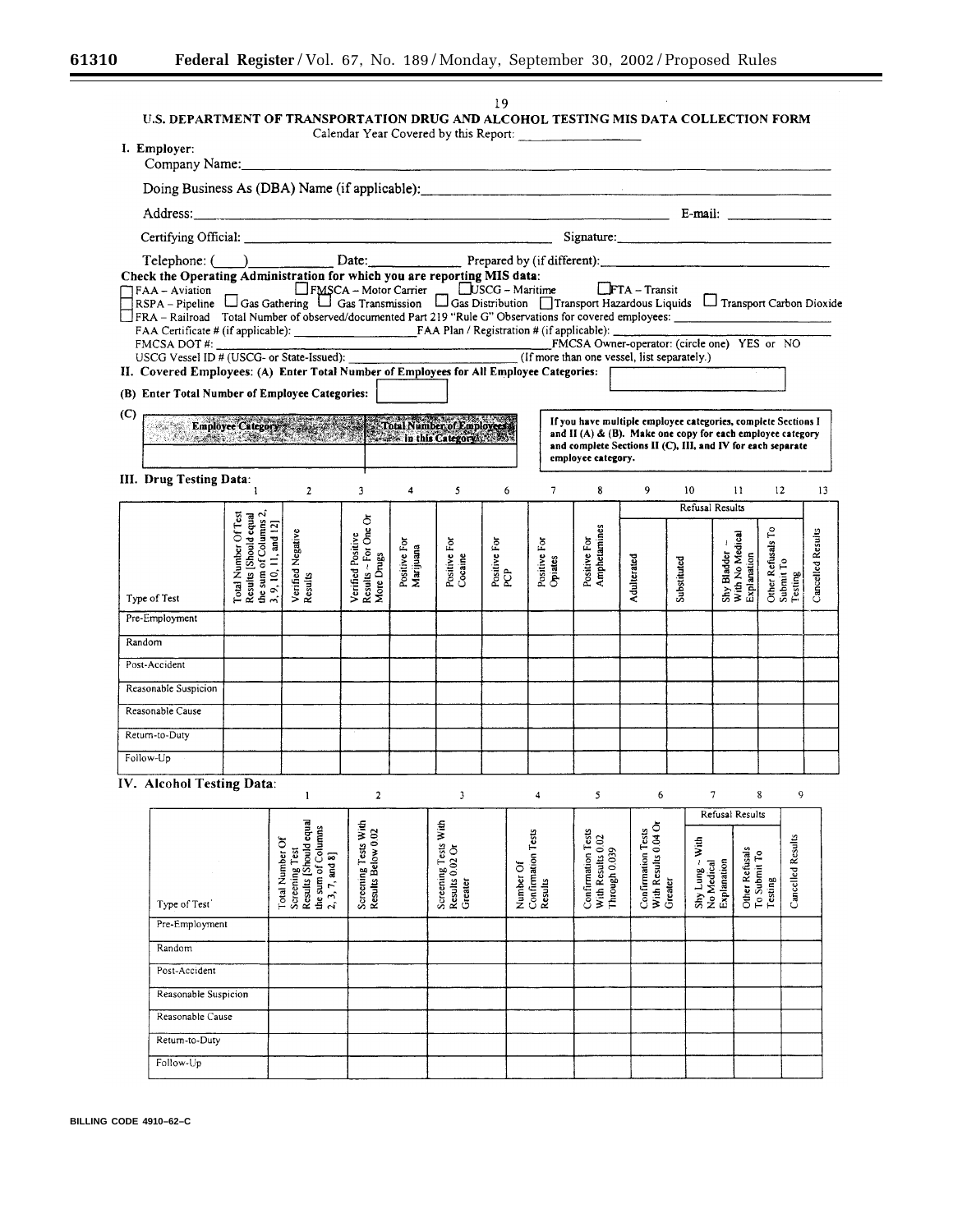### **Department of Transportation Drug and Alcohol Testing MIS Data Collection Form Instruction Sheet**

This MIS form is made-up of four sections: employer information; covered employee information; drug testing data; and alcohol testing data. The employer information needs only to be provided once per submission. However, you must submit a separate page of data for each employee category for which you report testing data. If you are preparing reports for more than one DOT Operating Administration (OA), then you must submit OA-specific forms.

Please type or print entries legibly in black ink.

*TIP*—Read the entire instructions before starting. Please note that USCG-regulated employers do not report alcohol test results on the MIS form.

Calendar Year Covered by this Report: Enter the appropriate year.

#### *Section I. Employer*

1. Enter your company's name, to include when applicable, your ''doing business as'' name; current address, city, state, and zip code; and an e-mail address, if available.

2. Enter the printed name, signature, and complete telephone number of the company official certifying the accuracy of the report and the date that person certified the report as complete.

3. If someone other than the certifying official completed the MIS form, enter that person's name on the appropriate line provided.

4. Operating Administration Information:

a. Check the box next to the OA for which you are completing this MIS form. Again, if you are submitting to multiple OAs, you must use separate forms for each OA.

b. If you are submitting the form for RSPA, check the additional box(s) indicating your type of operation.

c. If you are completing the form for FRA, enter the number of observed/documented Part 219 ''Rule G'' Observations for covered employees.

d. If you are completing the form for FAA, enter your FAA Certificate Number and FAA Antidrug Plan/Registration Number, when applicable.

e. If you are submitting the form for FMCSA, enter your FMCSA DOT Number, as appropriate. In addition, you must indicate whether you are an owner-operator.

f. If you are submitting the form for USCG, enter the vessel ID number. If there is more than one number, enter the numbers separately.

#### *Section II. Covered Employees*

1. In Box II–A, enter the total number of covered employees who work for your company. Then enter, in Box II–B, the total number of employee categories that number represents.

[For instance, if you are submitting the information for the FRA and you have 20,000 covered employees performing duties in each of the FRA-covered service areas—you would enter "20,000" in the first box  $(II-A)$  and "5" in the second box (II–B), because FRA has five safety-sensitive employee categories.]

*TIP*—To calculate the total number of covered employees, add the total number of covered employees eligible for testing during each random testing selection period for the year and divide that total by the number of random testing periods. For instance, a company conducting random testing quarterly needs to add the total of covered employees they had in the random pool when each selection was made; then divide this number by 4 to obtain the yearly average number of covered employees. It is extremely important that you place all eligible employees into these random pools. [As an example, if Company A had 1500 employees in the first quarter random pool, 2250 in the second quarter, 2750 in the third quarter; and 1500 in the fourth quarter; 1500 + 2250 +  $2750 + 1500 = 8000$ ;  $8000 / 4 = 2000$ ; the total number of covered employees for the year would be reported as,'2000'.]

2. If you are reporting multiple employee categories, enter the specific employee category in box II–C; *and* provide the number of employees in that specific category. [For example, you are submitting data to the FTA and you have 2000 covered employees. You have 1750 personnel performing revenue vehicle operation and the remaining 250 are performing revenue vehicle and equipment maintenance. When you provide vehicle operation information, you would enter ''Revenue Vehicle Operation'' in the first II– C box and ''1750'' in the second II–C box. When you provide data on the maintenance personnel, you would enter ''Revenue Vehicle and Equipment Maintenance'' in the first II–C box and ''250'' in the second II–C box.]

*TIP*—A separate form for each employee category must be submitted. You may do this by filling out a single MIS form through Section II–B and then make one copy for each additional employee category you are reporting. [For instance, if you are submitting the MIS form for the FMCSA, you need only submit one form for all FMCSA covered employees working for you—your only category of employees is ''driver.'' If you are reporting testing data to the FAA and you employ *only* flight crewmembers, flight attendants, and aircraft maintenance workers, you need to complete one form each for category—three forms in all. If you are reporting to FAA and have all FAA categories of covered employees, you must submit eight forms.]

Here is a full listing of OA employee categories:

FMCSA (one category): Driver

- FAA (eight categories): Flight Crewmember; Flight Attendant; Flight Instructor; Aircraft Dispatcher; Aircraft Maintenance; Ground Security Coordinator; Aviation Screener; Air Traffic Controller
- FTA (six categories): Revenue Vehicle Operation; Revenue Vehicle and Equipment Maintenance; Revenue Vehicle Control/Dispatch; CDL/Non-Revenue Vehicle; Armed Security Personnel
- FRA (five categories): Engine Service; Train Service; Dispatcher/Operation; Signal Service; Other [Includes yardmasters, hostlers (non-engineer craft), bridge tenders; switch tenders, and other

miscellaneous employees performing 49 CFR 228.5(c) defined covered service.] RSPA (one category): Operation/

Maintenance/Emergency Response USCG (one category): Crewmember

### *Section III. Drug Testing Data*

This section summarizes the drug testing results for all covered employees (to include applicants). The table in this section requires drug test data by test type and by result. The categories of test types are: Pre-Employment; Random; Post-Accident; Reasonable Suspicion; Reasonable Cause; Return-to-Duty, and Follow-up.

The categories of type of results are: Total Number of Test Results [excluding cancelled tests and blind specimens]; Verified Negative; Verified Positive; Positive for Marijuana; Positive for Cocaine; Positive for PCP; Positive for Opiates; Positive for Amphetamines; Refusals due to Adulterated, Substituted, Shy Bladder with No Medical Explanation, and Other Refusals to Submit to Testing; and Cancelled Results.

*TIP*—Do not enter data on blind specimens submitted to laboratories. Be sure to enter all 'pre-employment'' testing data regardless of whether an applicant was hired or not. Make note of the fact that FMCSA and FTA do not authorize ''reasonable cause'' drug testing; that FAA, RSPA, and USCG do not authorize ''reasonable suspicion'' drug testing; but that FRA authorizes both. For USCG, enter any ''Serious Marine Incident'' testing in the ''Post-Accident'' row. For FRA, do not enter ''post accident'' data (the FRA does not collect this data on the MIS form). Finally, rather than enter ''0'' (zero) for any row or column in which there were no results, just leave that area blank.

Section III, Column 1. Total Number of Test Results—This column requires a count of the total number of test results in each testing category during the entire reporting year. Count the number of test results as the number of testing events resulting in negative, positive, and refusal results. Do not count cancelled tests and blind specimens in this total.

[For example, a company that conducted fifty pre-employment tests would enter ''50'' on the Pre-employment Row. If it conducted one hundred random tests, ''100'' would be entered on the Random Row. If that company did no post-accident, reasonable suspicion, reasonable cause, return-to-duty, or followup tests, those categories will be left blank.]

Section III, Column 2. Verified Negative Results—This column requires a count of the number of tests in each testing category that the Medical Review Officer (MRO) reported as negative. Do not count a negative-dilute result if, consequently, the employee underwent a second collection; the second test is the test of record.

[For example, if forty-seven of the company's fifty pre-employment tests were reported negative, "47" would be entered in Column 2 on the Pre-employment Row. If ninety of the company's one hundred random test results were reported negative, ''90'' would be entered in Column 2 on the Random Row. Because the company did no other testing, those other categories would be left blank.]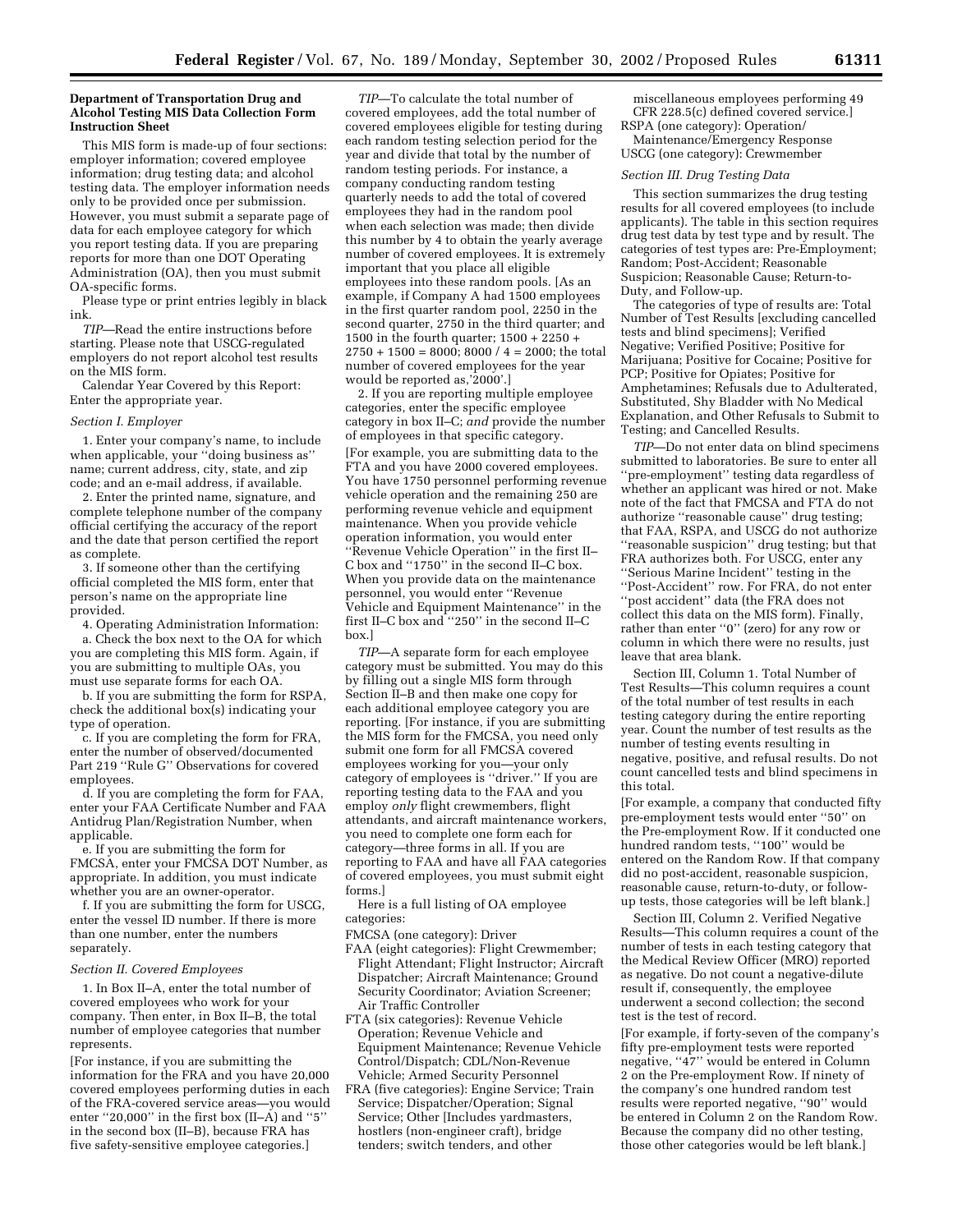Section III, Column 3. Verified Positive Results—For One Or More Drugs—This column requires a count of the number of tests in each testing category that the MRO reported as positive for one or more drugs. When the MRO reports a test positive for two drugs, it would count as one positive test.

[For example, if one of the fifty preemployment tests was positive for two drugs, would be entered in Column 3 on the Pre-employment Row. If four of the company's one hundred random test results were reported positive (three for one drug and one for two drugs), ''4'' would be entered in Column 3 on the Random Row.]

Section III, Columns 4 through 8. Positive (for specific drugs)—These columns require entry of the by-drug data for which specimens were reported positive by the MRO.

[For example, if the pre-employment positive test reported by the MRO was positive for marijuana, "1" would be entered in Column 4 on the Pre-employment Row. If three of the four positive results for random testing were reported by the MRO to be positive for marijuana, ''3'' would be entered in Column 4 on the Random Row. If one of the four positive results for random testing was reported positive for both PCP and opiates, "1" would be entered in Column 6 on the Random Row and ''1'' would be entered in Column 7 of the Random Row.]

*TIP*—Column 1 should equal the sum of Columns 2, 3, 9, 10, 11, and 12. Remember you have not counted specimen results that were ultimately cancelled or were from blind specimens. So, Column 1 = Column 2 + Column 3 + Column 9 + Column 10 + Column 11 + Column 12. Certainly, double check your records to determine if your actual results count is reflective of all negative, positives, and refusal counts.

An MRO may report that a specimen is positive for more than one drug. When that happens, to use the company example above (*i.e.*, one random test was positive for both PCP and opiates), the positive results should be recorded in the appropriate columns-PCP and opiates in this case. There is no expectation for Columns 4 through 8 numbers to add up to the numbers in Column 3 when you report multiple positives.

Section III, Columns 9 through 12. Refusal Results The refusal section is divided into four refusal groups—they are: Adulterated; Substituted; Shy Bladder With No Medical Explanation; and Other Refusals To Submit to Testing. The MRO reports two of these refusal types—adulterated and substituted specimen results '' because of laboratory test findings.

When an individual does not provide enough urine at the collection site, the MRO conducts or causes to have conducted a medical evaluation to determine if there exists a medical reason for the person's inability to provide the appropriate amount of urine. If there is no medical reason to support the inability, the MRO reports the result to the employer as a refusal to test: Refusals of this type are reported in the ''Shy Bladder—With No Medical Explanation" category.

Finally, additional reasons exist for a test to be considered a refusal. Some examples

are: the employee fails to report to the collection site as directed by the employer; the employee leaves the collection site without permission; the employee fails to empty his or her pockets at the collection site; the employee refuses to have a required shy bladder evaluation. Again, these are only four examples; there are more.

Section III, Column 9. Adulterated—This column requires the count of the number of tests reported by the MRO as refusals because the specimens were adulterated. [For example, if one of the fifty preemployment tests was adulterated, ''1'' would be entered in Column 9 of the Preemployment Row.]

Section III, Column 10. Substituted—This column requires the count of the number of tests reported by the MRO as refusals because the specimens were substituted. [For example, if one of the 100 random tests was substituted, ''1'' would be entered in Column 10 of the Random Row.]

Section III, Column 11. Shy Bladder—With No Medical Explanation—This column requires the count of the number of tests reported by the MRO as being a refusal because there was no legitimate medical reason for an insufficient amount of urine. [For example, if one of the 100 random tests was a refusal because of shy bladder, ''1'' would be entered in Column 11 of the Random Row.]

Section III, Column 12. Other Refusals To Submit To Testing—This column requires the count of refusals other than those already entered in Columns 9 through 11.

[For example, the company entered ''100'' as the number of random specimens collected, however it had five employees who refused to be tested without submitting specimens: two did not show up at the collection site as directed; one refused to empty his pockets at the collection site; and two left the collection site rather than submit to a required directly observed collection. Because of these five refusal events, ''5'' would be entered in Column 11 of the Random Row.]

*TIP*—Even though some testing events result in a refusal in which no urine was collected and sent to the laboratory, a ''refusal'' is still a final test result. Therefore, your overall numbers for test results (in Column 1) will equal the total number of negative tests (Column 2); positives (Column 3); and refusals (Columns 9, 10, 11, and 12). Do not worry that no urine was processed at the laboratory for some refusals; all refusals are counted as a testing event for MIS purposes and for establishing random rates.

Section III, Column 13. Cancelled Tests— This column requires a count of the number of tests in each testing category that the MRO reported as cancelled. You must not count any cancelled tests in Column 1 or in any other column. For instance, you must not count a positive result (in Column 3) if it had ultimately been cancelled for any reason (*e.g.*, specimen was initially reported positive, but the split failed to reconfirm). [For example, if a pre-employment test was reported cancelled, ''1'' would be entered in Column 13 on the Pre-employment Row. If three of the company's random test results

were reported cancelled, ''3'' would be entered in Column 13 on the Random Row.]

## *Section IV. Alcohol Testing Data*

This section summarizes the alcohol testing conducted for all covered employees (to include applicants). The table in this section requires alcohol test data by test type and by result. The categories of test types are: Pre-Employment; Random; Post-Accident; Reasonable Suspicion; Reasonable Cause; Return-to-Duty, and Follow-up.

The categories of results are: Number of Screening Test Results; Screening Tests with Results Below 0.02; Screening Tests with Results 0.02 Or Greater; Number of Confirmation Test Results; Confirmation Tests with Results 0.02 through 0.039; Confirmation Tests with Results 0.04 Or Greater; Refusals due to Shy Lung with No Medical Explanation, and Other Refusals to Submit to Testing; and Cancelled Results.

*TIP*—Be sure to enter all ''preemployment'' testing data regardless of whether an applicant was hired or not. Of course, for most employers pre-employment alcohol testing is optional, so you may not have conducted this type of testing. Make note of the fact that FMCSA, FAA, FTA, and RSPA authorize ''reasonable suspicion'' but not ''reasonable cause'' alcohol testing; but FRA authorizes both ''reasonable cause'' and ''reasonable suspicion'' alcohol testing. RSPA does not authorize ''random'' testing for alcohol. Finally, rather than enter ''0'' (zero) for any row or column in which there were no results, just leave that area blank. Please note that USCG-regulated employers do not report alcohol test results on the MIS form: Do not fill-out Section IV if you are a USCGregulated employer.

Section IV, Column 1. Total Number of Screening Test Results—This column requires a count of the total number of screening test results in each testing category during the entire reporting year. Count the number of screening tests as the number of screening test events with final screening results of below 0.02, of 0.02 through 0.039, of 0.04 or greater, and all refusals. Do not count cancelled tests in this total.

[For example, a company that conducted twenty pre-employment tests would enter ''20'' on the Pre-employment Row. If it conducted fifty random tests, ''50'' would be entered. If that company did no postaccident, reasonable suspicion, reasonable cause, return-to-duty, or follow-up tests, those categories will be left blank.]

Section IV, Column 2. Screening Tests With Results Below 0.02—This column requires a count of the number of tests in each testing category that the BAT or STT reported as being below 0.02 on the screening test.

[For example, if seventeen of the company's twenty pre-employment screening tests were reported as being below 0.02, ''17'' would be entered in Column 2 on the Pre-employment Row. If forty-four of the company's fifty random screening test results were reported as being below 0.02, "44" would be entered in Column 2 on the Random Row. Because the company did no other testing, those other categories would be left blank.]